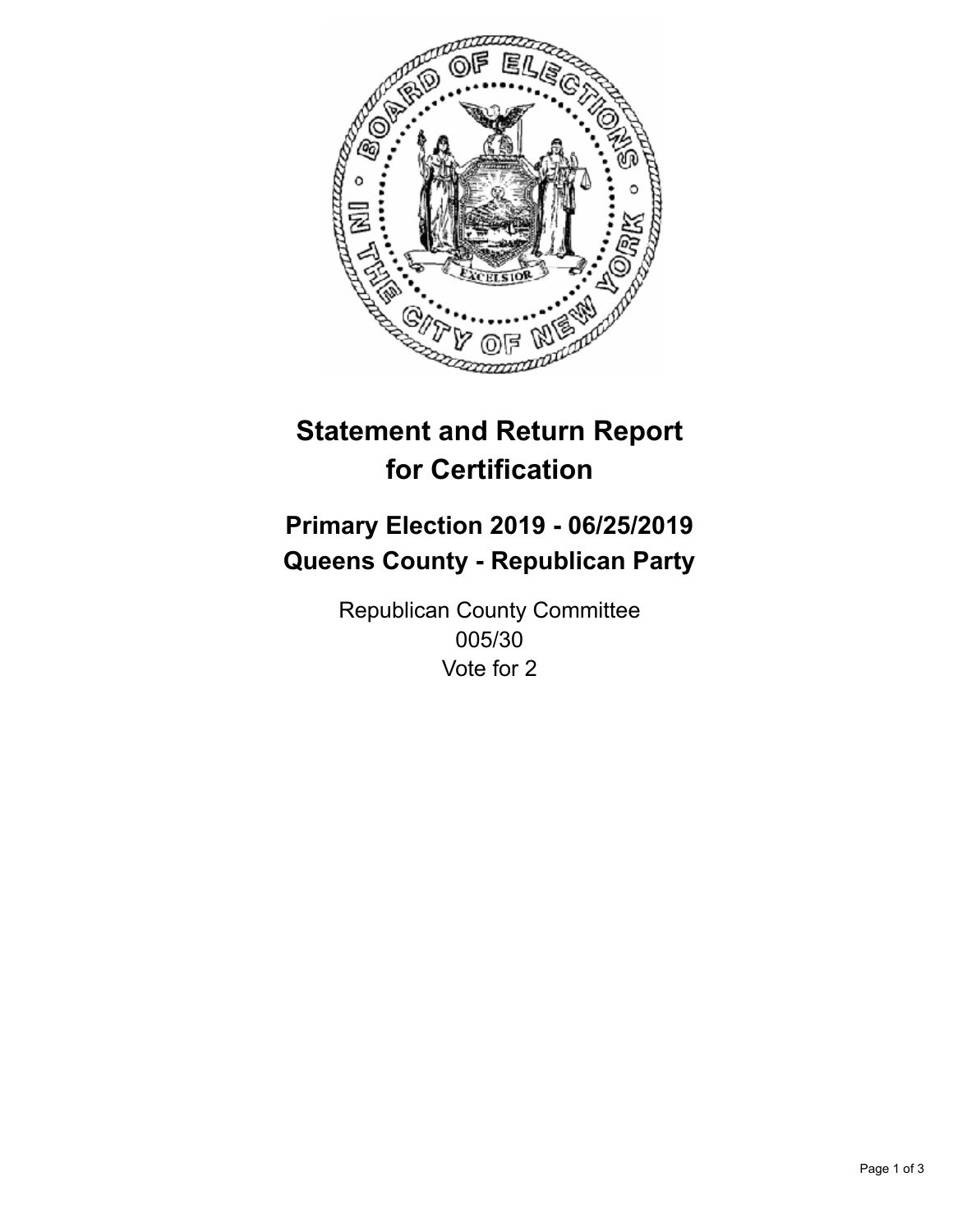

## **Assembly District 30**

| <b>PUBLIC COUNTER</b>                                    | 24 |
|----------------------------------------------------------|----|
| <b>MANUALLY COUNTED EMERGENCY</b>                        | 0  |
| ABSENTEE / MILITARY                                      | 0  |
| AFFIDAVIT                                                |    |
| <b>Total Ballots</b>                                     | 25 |
| Less - Inapplicable Federal/Special Presidential Ballots | 0  |
| <b>Total Applicable Ballots</b>                          | 25 |
| <b>BOB BRITO</b>                                         | 2  |
| <b>LAURA BRITO</b>                                       | 3  |
| <b>MARGARET OGNIBENE</b>                                 | 24 |
| <b>GUY T. OGNIBENE</b>                                   | 20 |
| <b>Total Votes</b>                                       | 49 |
| Unrecorded                                               | 4  |